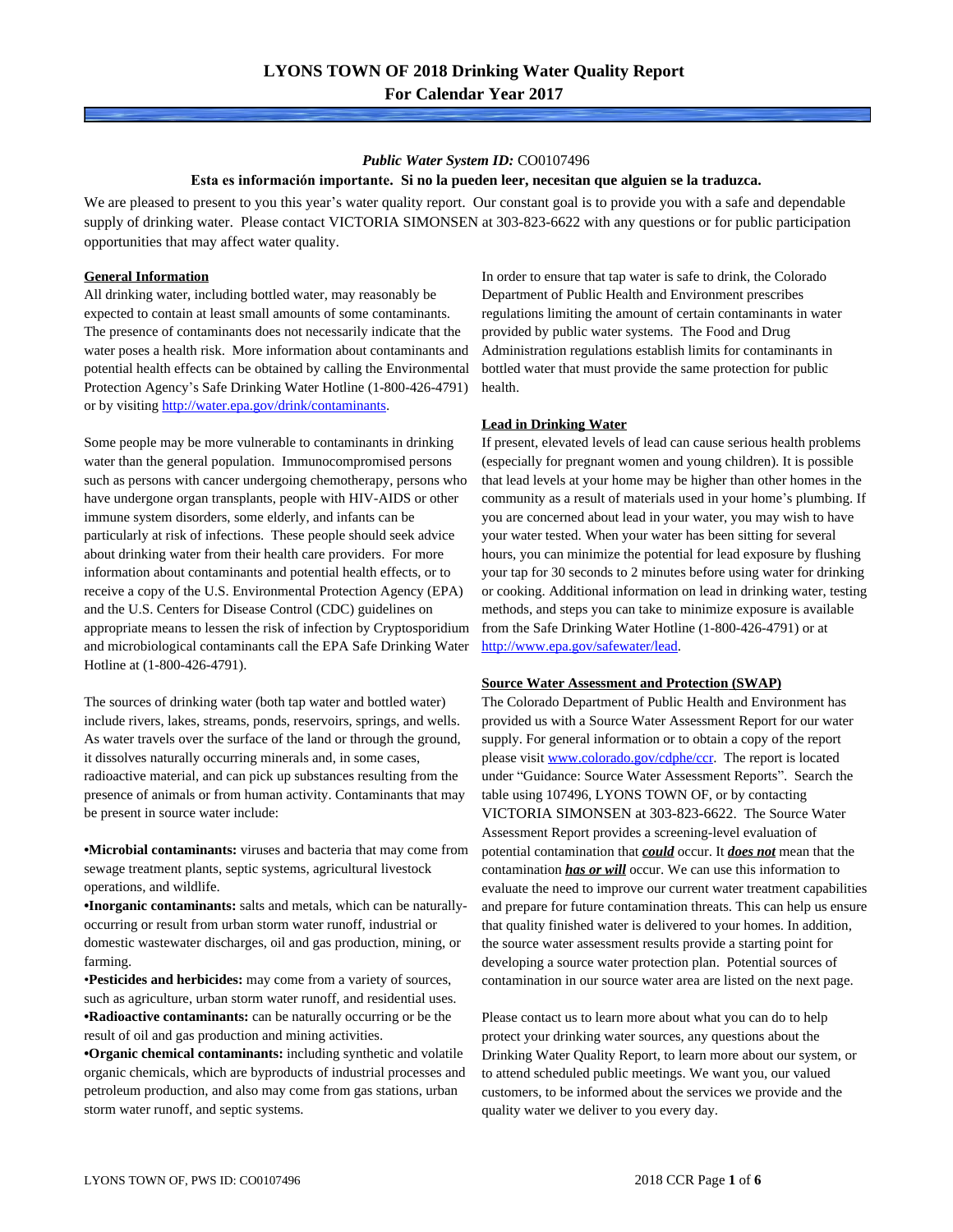### **Our Water Sources**

| <b>Source</b>                                  | <b>Source Type</b>            | <b>Water Type</b> | <b>Potential Source(s) of Contamination</b> |
|------------------------------------------------|-------------------------------|-------------------|---------------------------------------------|
| <b>PURCHASED WATER</b><br><b>FROM LONGMONT</b> | <b>Consecutive Connection</b> | Surface Water     |                                             |

### **Terms and Abbreviations**

- **Maximum Contaminant Level (MCL)** − The highest level of a contaminant allowed in drinking water.
- **Treatment Technique (TT)**  $A$  required process intended to reduce the level of a contaminant in drinking water.
- **Health-Based** − A violation of either a MCL or TT.
- **Non-Health-Based** − A violation that is not a MCL or TT.
- **Action Level (AL)** − The concentration of a contaminant which, if exceeded, triggers treatment and other regulatory requirements.
- **Maximum Residual Disinfectant Level (MRDL)** − The highest level of a disinfectant allowed in drinking water. There is convincing evidence that addition of a disinfectant is necessary for control of microbial contaminants.
- **Maximum Contaminant Level Goal (MCLG)** − The level of a contaminant in drinking water below which there is no known or expected risk to health. MCLGs allow for a margin of safety.
- **Maximum Residual Disinfectant Level Goal (MRDLG)** − The level of a drinking water disinfectant, below which there is no known or expected risk to health. MRDLGs do not reflect the benefits of the use of disinfectants to control microbial contaminants.
- **Violation (No Abbreviation)** − Failure to meet a Colorado Primary Drinking Water Regulation.
- **Formal Enforcement Action (No Abbreviation)** − Escalated action taken by the State (due to the risk to public health, or number or severity of violations) to bring a non-compliant water system back into compliance.
- **Variance and Exemptions (V/E)** − Department permission not to meet a MCL or treatment technique under certain conditions.
- **Gross Alpha (No Abbreviation)** − Gross alpha particle activity compliance value. It includes radium-226, but excludes radon 222, and uranium.
- **Picocuries per liter (pCi/L)** − Measure of the radioactivity in water.
- **Nephelometric Turbidity Unit (NTU)** − Measure of the clarity or cloudiness of water. Turbidity in excess of 5 NTU is just noticeable to the typical person.
- **Compliance Value (No Abbreviation)** Single or calculated value used to determine if regulatory contaminant level (e.g. MCL) is met. Examples of calculated values are the 90th Percentile, Running Annual Average (RAA) and Locational Running Annual Average (LRAA).
- **Average (x-bar)** − Typical value.
- **Range (R)**  $-$  Lowest value to the highest value.
- **Sample Size (n)** − Number or count of values (i.e. number of water samples collected).
- **Parts per million = Milligrams per liter (ppm = mg/L)** − One part per million corresponds to one minute in two years or a single penny in \$10,000.
- **Parts per billion = Micrograms per liter (ppb = ug/L)** − One part per billion corresponds to one minute in 2,000 years, or a single penny in \$10,000,000.
- **Not Applicable (N/A)** Does not apply or not available.
- **Level 1 Assessment** A study of the water system to identify potential problems and determine (if possible) why total coliform bacteria have been found in our water system.
- **Level 2 Assessment** A very detailed study of the water system to identify potential problems and determine (if possible) why an E. coli MCL violation has occurred and/or why total coliform bacteria have been found in our water system on multiple occasions.
- **LRAA = Locational Running Annual Average** − The average of analytical results for samples taken at a particular monitoring location during the previous four calendar quarters.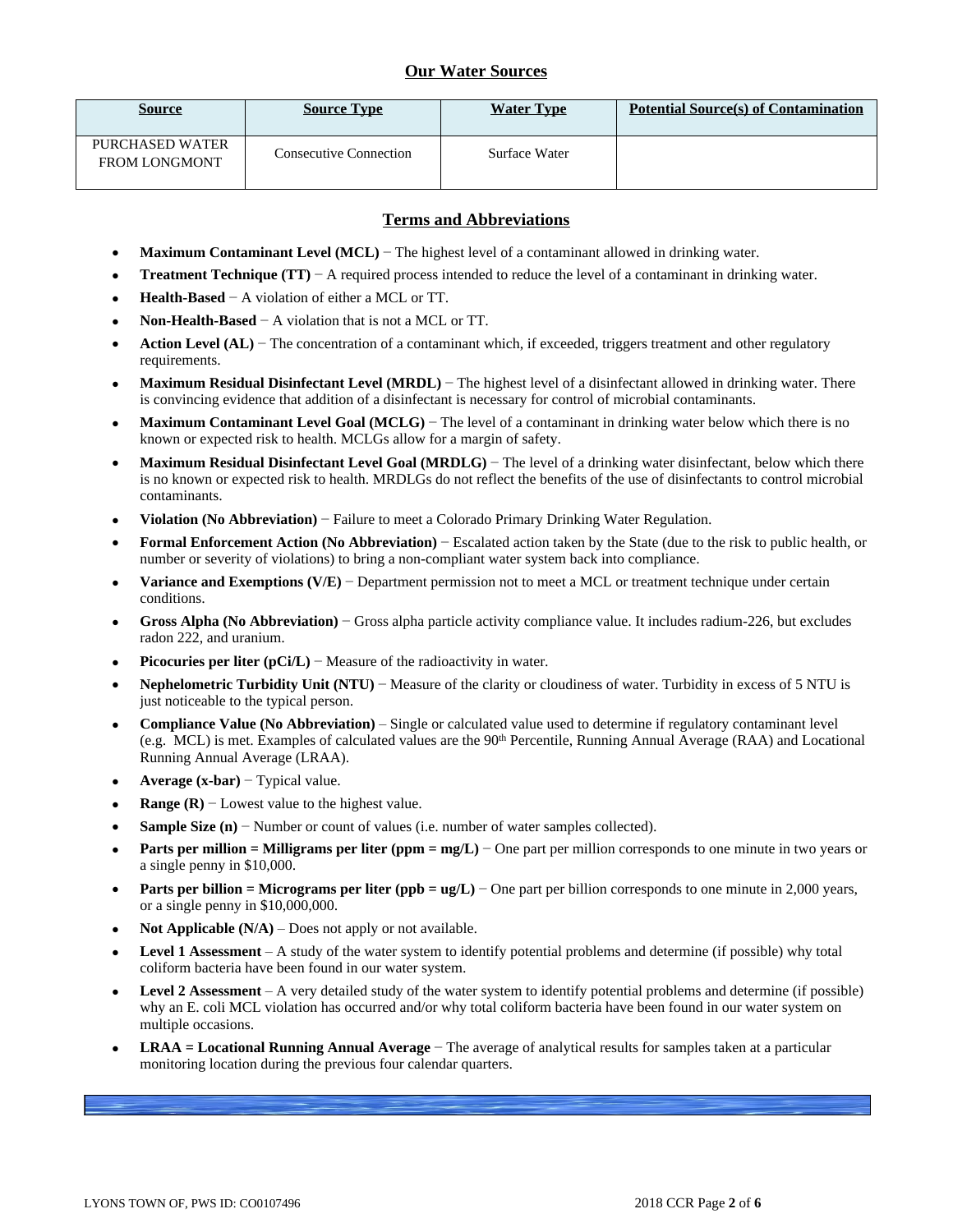# **Detected Contaminants**

LYONS, TOWN OF routinely monitors for contaminants in your drinking water according to Federal and State laws. The following table(s) show all detections found in the period of January 1 to December 31, 2017 unless otherwise noted. The State of Colorado requires us to monitor for certain contaminants less than once per year because the concentrations of these contaminants are not expected to vary significantly from year to year, or the system is not considered vulnerable to this type of contamination. Therefore, some of our data, though representative, may be more than one year old. Violations and Formal Enforcement Actions, if any, are reported in the next section of this report.

**Note:** Only detected contaminants sampled within the last 5 years appear in this report. If no tables appear in this section then no contaminants were detected in the last round of monitoring.

|                                | <b>Microbiological Contaminants</b> |                                                                                    |               |                      |                            |                                                                                                                                                                      |  |  |
|--------------------------------|-------------------------------------|------------------------------------------------------------------------------------|---------------|----------------------|----------------------------|----------------------------------------------------------------------------------------------------------------------------------------------------------------------|--|--|
| Contaminant<br><b>Name</b>     | $#$ of<br><b>Samples</b>            | <b>MCL</b>                                                                         | <b>MCLG</b>   | Unit                 | <b>Result</b>              | <b>Probable Source of Contamination</b>                                                                                                                              |  |  |
| Total<br>Coliform<br>Bacteria* | #                                   | 1 positive<br>monthly sample<br>(systems that)<br>collect $<$ 40<br>samples/month) | 0%<br>Present | Absent or<br>Present | All Samples<br>were Absent | Coliforms are bacteria that are naturally<br>present in the environment and are used as<br>an indicator that other, potentially<br>harmful, bacteria may be present. |  |  |
| E.Coli<br>Bacteria*            | #                                   | 0% Present                                                                         | 0%<br>Present | Absent or<br>Present | All Samples<br>were Absent | Fecal coliforms and E. coli are bacteria<br>whose presence indicates that the water<br>may be contaminated with human or<br>animal wastes.                           |  |  |

| Disinfectants Sampled in the Distribution System<br><b>TT Requirement:</b> At least 95% of samples per period (month or quarter) must be at least 0.2 ppm $OR$<br>If sample size is less than 40 no more than 1 sample is below 0.2 ppm<br><b>Typical Sources:</b> Water additive used to control microbes |                    |                                                                                         |                    |                               |                  |           |  |
|------------------------------------------------------------------------------------------------------------------------------------------------------------------------------------------------------------------------------------------------------------------------------------------------------------|--------------------|-----------------------------------------------------------------------------------------|--------------------|-------------------------------|------------------|-----------|--|
| <b>Disinfectant</b><br><b>Name</b>                                                                                                                                                                                                                                                                         | <b>Time Period</b> | <b>MRDL</b><br><b>Sample</b><br><b>Number of Samples</b><br><b>TT</b><br><b>Results</b> |                    |                               |                  |           |  |
|                                                                                                                                                                                                                                                                                                            |                    |                                                                                         | <b>Below Level</b> | <b>Size</b>                   | <b>Violation</b> |           |  |
| Chlorine                                                                                                                                                                                                                                                                                                   | December, 2017     | <b>Lowest period percentage of samples</b>                                              | 0                  | $\mathfrak{D}_{\mathfrak{p}}$ | N <sub>0</sub>   | $4.0$ ppm |  |
|                                                                                                                                                                                                                                                                                                            |                    | meeting TT requirement: 100%                                                            |                    |                               |                  |           |  |

|                            | Lead and Copper Sampled in the Distribution System |                                |                              |                                  |                                      |                                                     |                                                           |                                                                               |  |
|----------------------------|----------------------------------------------------|--------------------------------|------------------------------|----------------------------------|--------------------------------------|-----------------------------------------------------|-----------------------------------------------------------|-------------------------------------------------------------------------------|--|
| Contaminant<br><b>Name</b> | <b>Time</b><br>Period                              | 90 <sup>th</sup><br>Percentile | <b>Sample</b><br><b>Size</b> | <b>Unit of</b><br><b>Measure</b> | 90 <sup>th</sup><br>Percentile<br>AL | <b>Sample</b><br><b>Sites</b><br><b>Above</b><br>AL | 90 <sup>th</sup><br>Percentile<br>AL<br><b>Exceedance</b> | <b>Typical Sources</b>                                                        |  |
| Copper                     | 07/04/2017<br>to<br>09/27/2017                     | 0.15                           | 10                           | ppm                              | 1.3                                  | $\Omega$                                            | No                                                        | Corrosion of<br>household plumbing<br>systems; Erosion of<br>natural deposits |  |
| Lead                       | 07/04/2017<br>to<br>09/27/2017                     | 6                              | 10                           | ppb                              | 15                                   | $\mathbf{0}$                                        | N <sub>o</sub>                                            | Corrosion of<br>household plumbing<br>systems; Erosion of<br>natural deposits |  |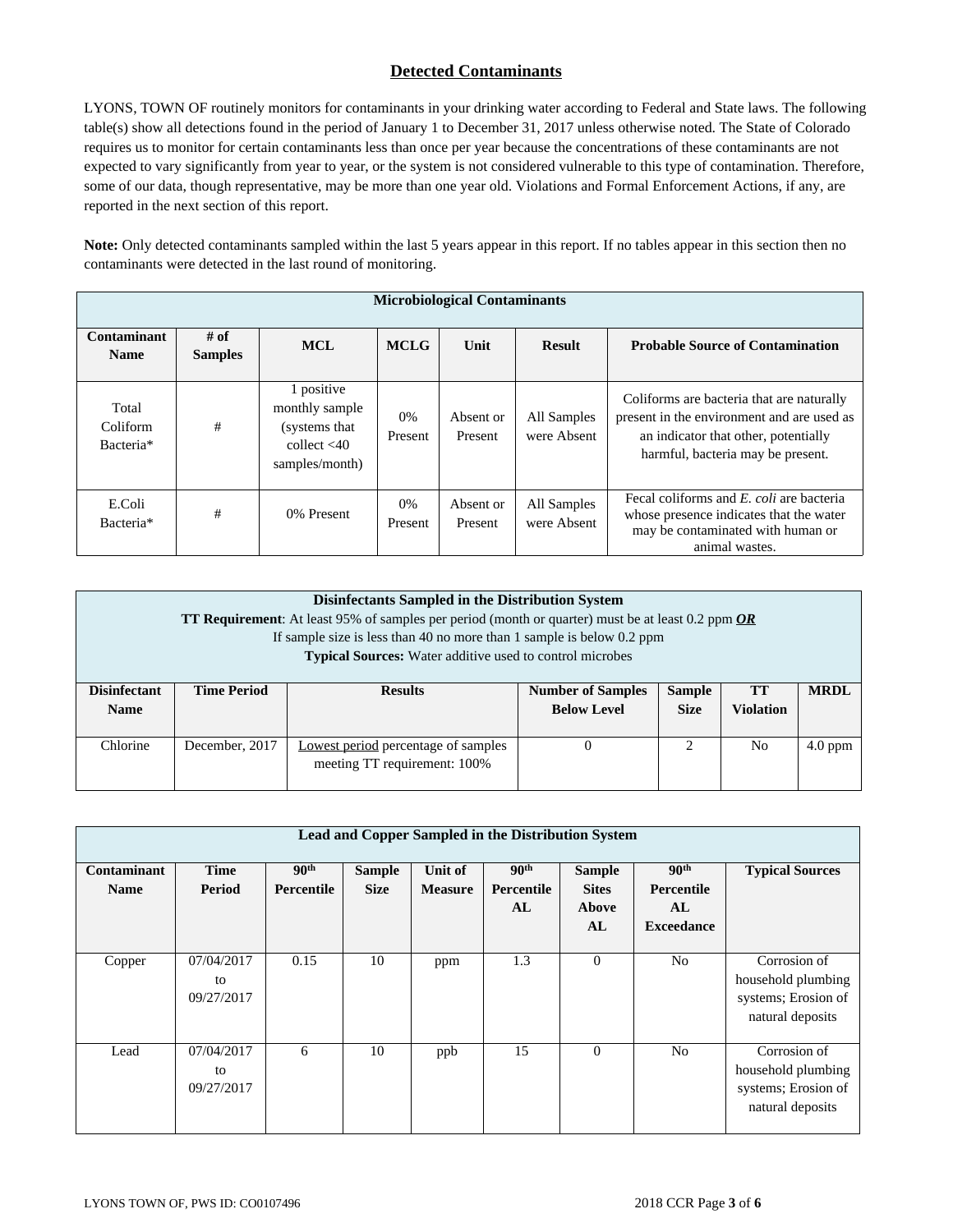|                                        | Disinfection Byproducts Sampled in the Distribution System |         |                       |                              |                           |            |             |                                                                                               |                                |                                                   |
|----------------------------------------|------------------------------------------------------------|---------|-----------------------|------------------------------|---------------------------|------------|-------------|-----------------------------------------------------------------------------------------------|--------------------------------|---------------------------------------------------|
| <b>Name</b>                            | Year                                                       | Average | Range<br>$Low - High$ | <b>Sample</b><br><b>Size</b> | Unit of<br><b>Measure</b> | <b>MCL</b> | <b>MCLG</b> | Highest LRAA<br>(Locational<br>Running<br>Annual<br>$Average)$ Co<br>mpliance<br><b>Value</b> | <b>MCL</b><br><b>Violation</b> | <b>Typical</b><br><b>Sources</b>                  |
| Total<br>Haloacetic<br>Acids<br>(HAA5) | 2017                                                       | 24.85   | 20.3 to 26.9          | $\overline{4}$               | ppb                       | 60         | N/A         |                                                                                               | No                             | Byproduct<br>of drinking<br>water<br>disinfection |
| Total<br>Trihalome<br>thanes<br>(TTHM) | 2017                                                       | 44.25   | 38.5 to 57.6          | $\overline{4}$               | ppb                       | 80         | N/A         |                                                                                               | No                             | Byproduct<br>of drinking<br>water<br>disinfection |

# **City of Longmont Drinking Water Quality Report For Calendar Year 2017**

We purchased all our water from the City of Longmont and have included Longmont's test results from their water quality report. The following table shows the most recent test results for contaminants that were detected in Longmont's drinking water and have limits set by EPA and CDPHE regulations. Possible sources of the contaminants are noted in the last column. These are not necessarily the source of contaminant in Longmont's water.

| <b>Total Organic Carbon (Disinfection Byproducts Precursor) Removal Ratio of Raw and Finished Water</b> |      |                                                                    |                                                                           |                                                                                                                                                                         |                        |                                            |  |  |  |
|---------------------------------------------------------------------------------------------------------|------|--------------------------------------------------------------------|---------------------------------------------------------------------------|-------------------------------------------------------------------------------------------------------------------------------------------------------------------------|------------------------|--------------------------------------------|--|--|--|
| <b>Contaminant</b><br><b>Name</b>                                                                       | Year | Average                                                            | Range<br>$Low - High$                                                     | <b>TT</b>                                                                                                                                                               | TT<br><b>Violation</b> | <b>Typical Sources</b>                     |  |  |  |
| Total Organic<br>Carbon (TOC)                                                                           | 2017 | Source Water:<br>$3.36$ ppm<br><b>Treated Water:</b><br>$1.44$ ppm | Source Water: 2.20 to<br>5.35 ppm<br>Treated Water: 0.79 to<br>$2.01$ ppm | There is no MCL for<br>TOC. TOC is a measure<br>of the effectiveness of a<br>treatment technique used<br>by the water treatment<br>plant to remove organic<br>material. | N <sub>o</sub>         | Naturally present<br>in the<br>environment |  |  |  |

| Radionuclides Sampled at the Entry Point to the Distribution System |      |         |                       |                              |                           |            |             |                                |                                |
|---------------------------------------------------------------------|------|---------|-----------------------|------------------------------|---------------------------|------------|-------------|--------------------------------|--------------------------------|
| Contaminant<br><b>Name</b>                                          | Year | Average | Range<br>$Low - High$ | <b>Sample</b><br><b>Size</b> | Unit of<br><b>Measure</b> | <b>MCL</b> | <b>MCLG</b> | <b>MCL</b><br><b>Violation</b> | <b>Typical Sources</b>         |
| Gross Alpha                                                         | 2012 | 0.6     | $0.6 \text{ to } 0.6$ |                              | pCi/L                     | 15         | $\theta$    | N <sub>o</sub>                 | Erosion of natural<br>deposits |
| Combined<br>Radium                                                  | 2012 | 0.2     | $0.2 \text{ to } 0.2$ |                              | pCi/L                     | 5          | $\theta$    | N <sub>0</sub>                 | Erosion of natural<br>deposits |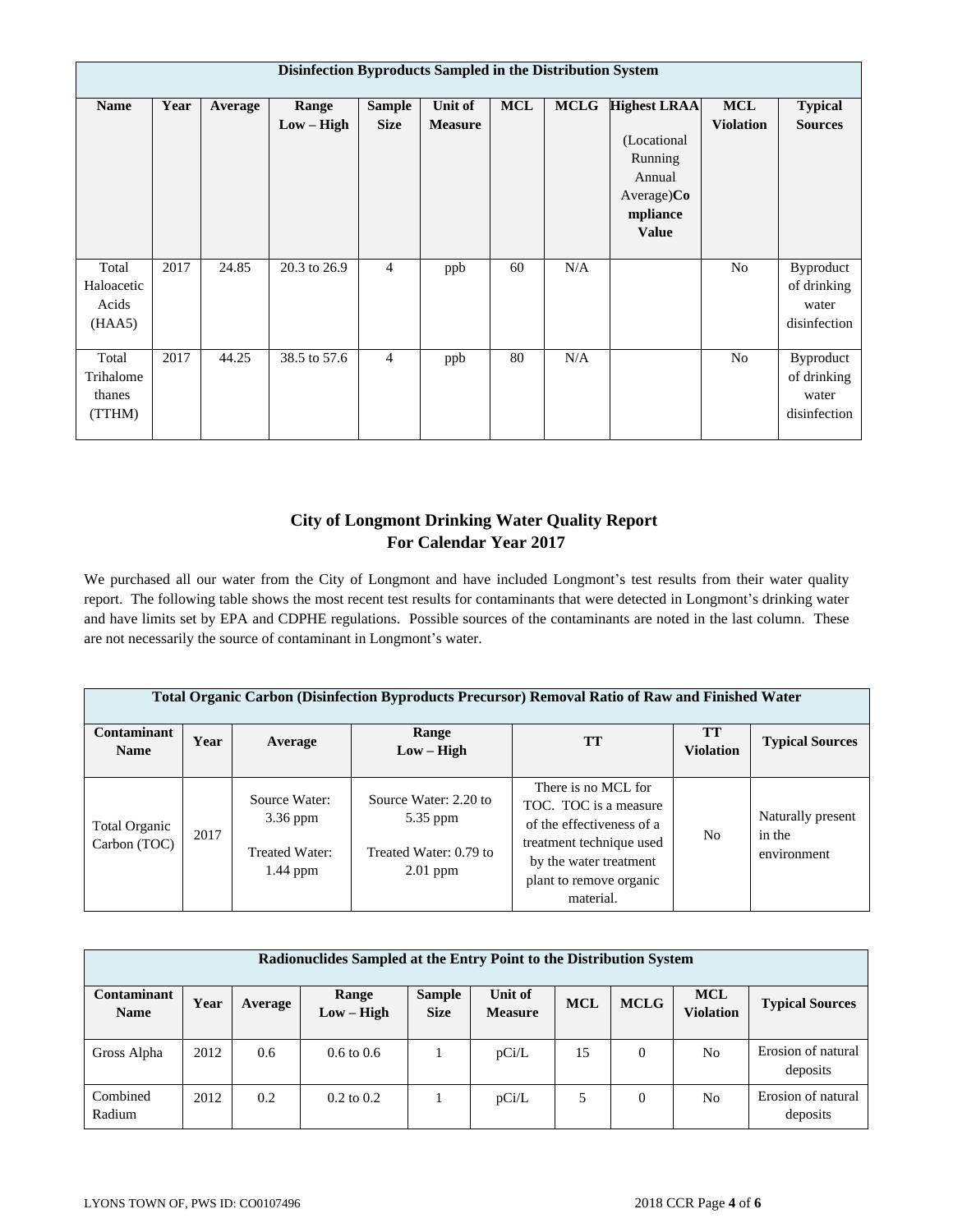|                                   | Inorganic Contaminants Sampled at the Entry Point to the Distribution System |         |                         |                              |                                  |            |                |                                |                                                                                                                                          |  |
|-----------------------------------|------------------------------------------------------------------------------|---------|-------------------------|------------------------------|----------------------------------|------------|----------------|--------------------------------|------------------------------------------------------------------------------------------------------------------------------------------|--|
| <b>Contaminant</b><br><b>Name</b> | Year                                                                         | Average | Range<br>$Low - High$   | <b>Sample</b><br><b>Size</b> | <b>Unit of</b><br><b>Measure</b> | <b>MCL</b> | <b>MCLG</b>    | <b>MCL</b><br><b>Violation</b> | <b>Typical Sources</b>                                                                                                                   |  |
| Barium                            | 2012                                                                         | 0.01    | $0.01$ to $0.01$        | $\mathbf{1}$                 | ppm                              | 2          | $\overline{2}$ | N <sub>o</sub>                 | Discharge of drilling<br>wastes; discharge from<br>metal refineries; erosion<br>of natural deposits                                      |  |
| Fluoride                          | 2012                                                                         | 0.68    | $0.68 \text{ to } 0.68$ | 1                            | ppm                              | 4          | $\overline{4}$ | N <sub>o</sub>                 | Erosion of natural<br>deposits; water additive<br>which promotes strong<br>teeth; discharge from<br>fertilizer and aluminum<br>factories |  |
| Nitrate                           | 2017                                                                         | < 0.10  | $< 0.10$ ppm            | 1                            | ppm                              | 10         | 10             | N <sub>o</sub>                 | Runoff from fertilizer<br>use; leaching from septic<br>tanks, sewage; erosion of<br>natural deposits                                     |  |

| <b>Organics Sampled at the Entry Point to the Distribution System</b> |      |         |                              |                              |                           |                                          |                |                                |                                                                                          |
|-----------------------------------------------------------------------|------|---------|------------------------------|------------------------------|---------------------------|------------------------------------------|----------------|--------------------------------|------------------------------------------------------------------------------------------|
| Contaminant<br><b>Name</b>                                            | Year | Average | Range<br>Low – High          | <b>Sample</b><br><b>Size</b> | Unit of<br><b>Measure</b> | <b>MCL</b>                               | <b>MCLG</b>    | <b>MCL</b><br><b>Violation</b> | <b>Typical Sources</b>                                                                   |
| $Di(2-$<br>ethylhexyl)<br>phthalate <sup>1</sup>                      | 2017 | 0.75    | Not Detected<br>to $1.5$ ppb | 2                            | ppb                       | $6.0$ ppb<br>(Action level<br>$0.6$ ppb) | $\overline{0}$ | No.                            | Sampling or<br>testing procedures.<br>Discharge from<br>rubber and<br>chemical factories |

| <b>Source Water Unregulated Contaminants</b> |      |              |                       |                           |                                                         |             |                         |                                                                                       |
|----------------------------------------------|------|--------------|-----------------------|---------------------------|---------------------------------------------------------|-------------|-------------------------|---------------------------------------------------------------------------------------|
| Contaminant<br><b>Name</b>                   | Year | Average      | Range<br>$Low - High$ | Unit of<br><b>Measure</b> | <b>MCL</b>                                              | <b>MCLG</b> | MCL<br><b>Violation</b> | <b>Typical Sources</b>                                                                |
| Cryptosporidium <sup>2</sup>                 | 2017 | Not Detected | Not Detected          | ppb                       | There are no contaminant limits<br>for the source water |             |                         | Sampling or testing<br>procedures. Discharge<br>from rubber and<br>chemical factories |

| <b>Footnotes</b>                                                                                                                            |                                                                                                                                                    |  |  |  |  |  |  |
|---------------------------------------------------------------------------------------------------------------------------------------------|----------------------------------------------------------------------------------------------------------------------------------------------------|--|--|--|--|--|--|
|                                                                                                                                             | <sup>1</sup> Di(2-ethylhexyl)phthalate was detected at 1.5 ppb in 2017, which is above the action level of 0.6 ppb but below the MCL of 6 ppb. The |  |  |  |  |  |  |
| action required is to monitor quarterly the following year.                                                                                 |                                                                                                                                                    |  |  |  |  |  |  |
| <sup>2</sup> The Long Term 2 Enhanced Surface Water Treatment Rule requires two rounds of Cryptosporidium monitoring for source (untreated) |                                                                                                                                                    |  |  |  |  |  |  |
|                                                                                                                                             | water. Each round consists of monthly monitoring over a period of two years. The first round was completed in 2009 and the second                  |  |  |  |  |  |  |
|                                                                                                                                             | round was completed in 2017. Based on data collected during these two round of monitoring, no additional treatment is required.                    |  |  |  |  |  |  |
| Longmont 2017 Data for Lyons                                                                                                                |                                                                                                                                                    |  |  |  |  |  |  |
| Contaminant                                                                                                                                 | Range of Levels                                                                                                                                    |  |  |  |  |  |  |
| Inorganic and Physical                                                                                                                      |                                                                                                                                                    |  |  |  |  |  |  |